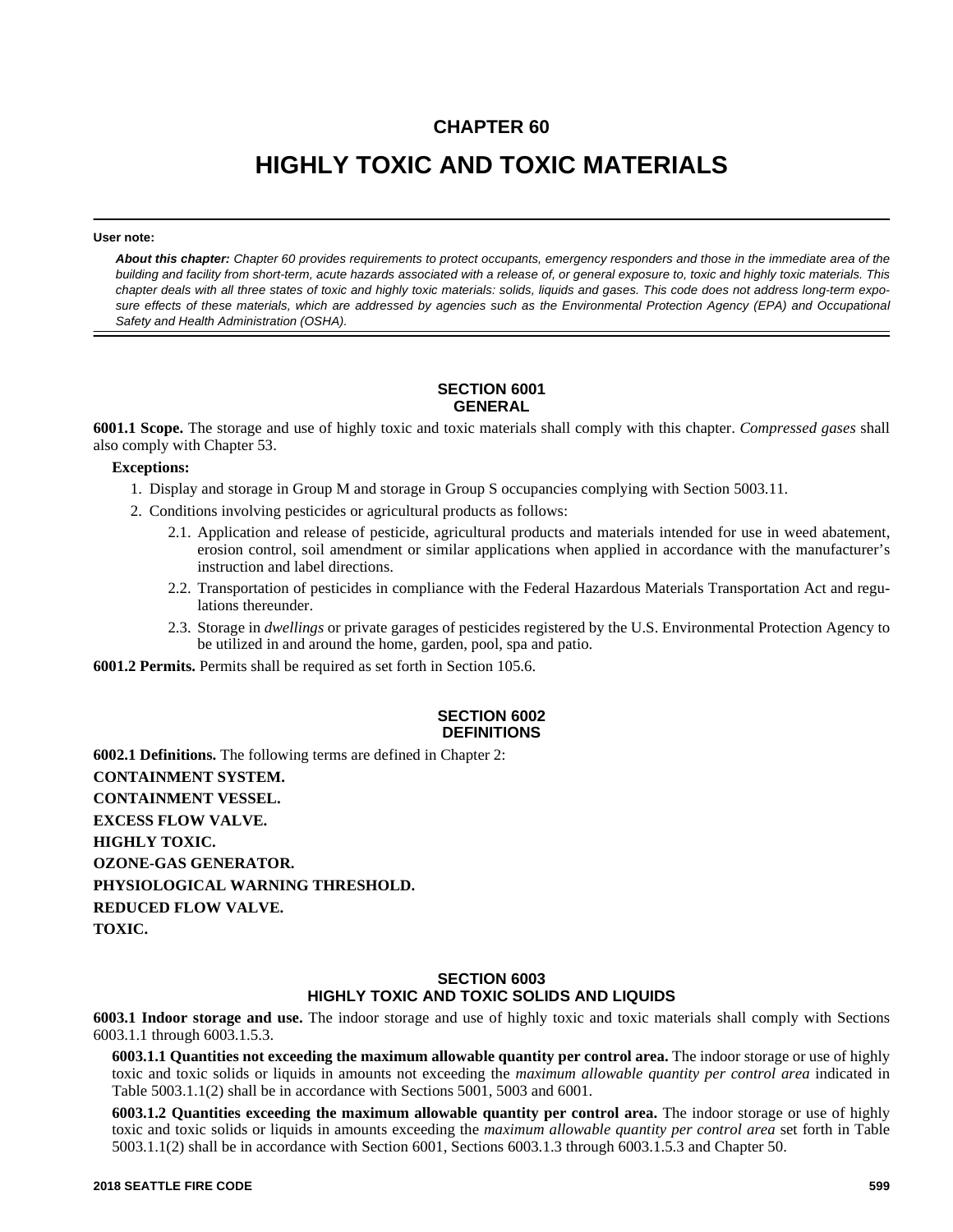**6003.1.3 Treatment system—highly toxic liquids.** Exhaust scrubbers or other systems for processing vapors of highly toxic liquids shall be provided where a spill or accidental release of such liquids can be expected to release highly toxic vapors at *normal temperature and pressure*. Treatment systems and other processing systems shall be installed in accordance with the *International Mechanical Code*.

**6003.1.4 Indoor storage.** Indoor storage of highly toxic and toxic solids and liquids shall comply with Sections 6003.1.4.1 and 6003.1.4.2.

**6003.1.4.1 Floors.** In addition to the requirements set forth in Section 5004.12, floors of storage areas where highly toxic and toxic liquids are stored shall be of liquid-tight construction.

**6003.1.4.2 Separation—highly toxic solids and liquids.** In addition to the requirements set forth in Section 5003.9.8, highly toxic solids and liquids in storage shall be located in *approved* hazardous material storage cabinets or isolated from other hazardous material storage by construction in accordance with the *International Building Code*.

**6003.1.5 Indoor use.** Indoor use of highly toxic and toxic solids and liquids shall comply with Sections 6003.1.5.1 through 6003.1.5.3.

**6003.1.5.1 Liquid transfer.** Highly toxic and toxic liquids shall be transferred in accordance with Section 5005.1.10.

**6003.1.5.2 Exhaust ventilation for open systems.** Mechanical exhaust ventilation shall be provided for highly toxic and toxic liquids used in *open systems* in accordance with Section 5005.2.1.1.

**Exception:** Liquids that do not generate highly toxic or toxic fumes, mists or vapors.

**6003.1.5.3 Exhaust ventilation for closed systems.** Mechanical exhaust ventilation shall be provided for highly toxic and toxic liquids used in *closed systems* in accordance with Section 5005.2.2.1.

**Exception:** Liquids that do not generate highly toxic or toxic fumes, mists or vapors.

**6003.2 Outdoor storage and use.** Outdoor storage and use of highly toxic and toxic materials shall comply with Sections 6003.2.1 through 6003.2.6.

**6003.2.1 Quantities not exceeding the maximum allowable quantity per control area.** The outdoor storage or use of highly toxic and toxic solids or liquids in amounts not exceeding the *maximum allowable quantity per control area* indicated in Table 5003.1.1(4) shall be in accordance with Sections 5001, 5003 and 6001.

**6003.2.2 Quantities exceeding the maximum allowable quantity per control area.** The outdoor storage or use of highly toxic and toxic solids or liquids in amounts exceeding the *maximum allowable quantity per control area* set forth in Table 5003.1.1(4) shall be in accordance with Sections 6001 and 6003.2 and Chapter 50.

**6003.2.3 General outdoor requirements.** The general requirements applicable to the outdoor storage of highly toxic or toxic solids and liquids shall be in accordance with Sections 6003.2.3.1 and 6003.2.3.2.

**6003.2.3.1 Location.** Outdoor storage or use of highly toxic or toxic solids and liquids shall not be located within 20 feet (6096 mm) of *lot lines*, public streets, public alleys, *public ways*, *exit discharges* or *exterior wall* openings. A 2-hour *fire barrier* without openings or penetrations extending not less than 30 inches (762 mm) above and to the sides of the storage is allowed in lieu of such distance. The wall shall either be an independent structure, or the exterior wall of the building adjacent to the storage area.

**6003.2.3.2 Treatment system—highly toxic liquids.** Exhaust scrubbers or other systems for processing vapors of highly toxic liquid shall be provided where a spill or accidental release of such liquids can be expected to release highly toxic vapors at *normal temperature and pressure (NTP)*. Treatment systems and other processing systems shall be installed in accordance with the *International Mechanical Code*.

**6003.2.4 Outdoor storage piles.** Outdoor storage piles of highly toxic and toxic solids and liquids shall be separated into piles not larger than 2,500 cubic feet  $(71 \text{ m}^3)$ . Aisle widths between piles shall be not less than one-half the height of the pile or 10 feet (3048 mm), whichever is greater.

**6003.2.5 Weather protection for highly toxic liquids and solids—outdoor storage or use.** Where overhead weather protection is provided for outdoor storage or use of highly toxic liquids or solids, and the weather protection is attached to a building, the storage or use area shall either be equipped throughout with an *approved automatic sprinkler system* in accordance with Section 903.3.1.1, or storage or use vessels shall be fire resistive. Weather protection shall be provided in accordance with Section 5004.13 for storage and Section 5005.3.9 for use.

**6003.2.6 Outdoor liquid transfer.** Highly toxic and toxic liquids shall be transferred in accordance with Section 5005.1.10.

## **SECTION 6004 HIGHLY TOXIC AND TOXIC COMPRESSED GASES**

**6004.1 General.** The storage and use of highly toxic and toxic *compressed gases* shall comply with this section.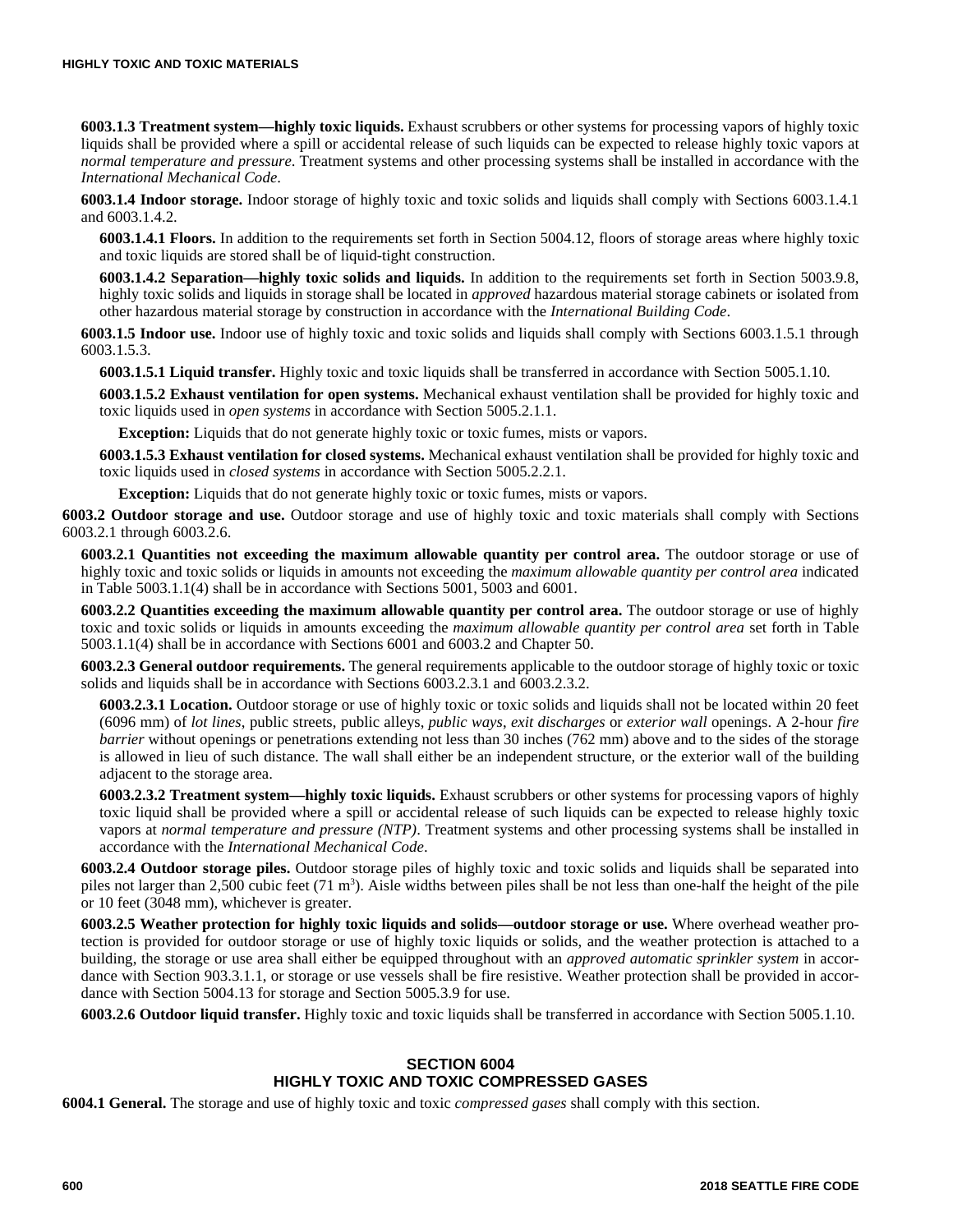**6004.1.1 Special limitations for indoor storage and use by occupancy.** The indoor storage and use of highly toxic and toxic *compressed gases* in certain occupancies shall be subject to the limitations contained in Sections 6004.1.1.1 through 6004.1.1.3.

**6004.1.1.1 Group A, E, I or U occupancies.** Toxic and highly toxic *compressed gases* shall not be stored or used within Group A, E, I or U occupancies.

**Exception:** Cylinders not exceeding 20 cubic feet (0.566 m<sup>3</sup>) at *normal temperature and pressure (NTP)* are allowed within gas cabinets or fume hoods.

**6004.1.1.2 Group R occupancies.** Toxic and highly toxic *compressed gases* shall not be stored or used in Group R occupancies.

**6004.1.1.3 Offices, retail sales and classrooms.** Toxic and highly toxic *compressed gases* shall not be stored or used in offices, retail sales or classroom portions of Group B, F, M or S occupancies.

**Exception:** In classrooms of Group B occupancies, cylinders with a capacity not exceeding 20 cubic feet (0.566 m<sup>3</sup>) at *NTP* are allowed in gas cabinets or fume hoods.

**6004.1.2 Gas cabinets.** Gas cabinets containing highly toxic or toxic *compressed gases* shall comply with Section 5003.8.6 and the following requirements:

- 1. The average ventilation velocity at the face of gas cabinet access ports or windows shall be not less than 200 feet per minute (1.02 m/s) with not less than 150 feet per minute (0.76 m/s) at any point of the access port or window.
- 2. Gas cabinets shall be connected to an exhaust system.
- 3. Gas cabinets shall not be used as the sole means of exhaust for any room or area.
- 4. The maximum number of cylinders located in a single gas cabinet shall not exceed three, except that cabinets containing cylinders not exceeding 1 pound (0.454 kg) net contents are allowed to contain up to 100 cylinders.
- 5. Gas cabinets required by Section 6004.2 or 6004.3 shall be equipped with an *approved automatic sprinkler system* in accordance with Section 903.3.1.1. Alternative fire-extinguishing systems shall not be used.

**6004.1.3 Exhausted enclosures.** Exhausted enclosures containing highly toxic or toxic *compressed gases* shall comply with Section 5003.8.5 and the following requirements:

- 1. The average ventilation velocity at the face of the enclosure shall be not less than 200 feet per minute (1.02 m/s) with not less than 150 feet per minute (0.76 m/s).
- 2. Exhausted enclosures shall be connected to an exhaust system.
- 3. Exhausted enclosures shall not be used as the sole means of exhaust for any room or area.
- 4. Exhausted enclosures required by Section 6004.2 or 6004.3 shall be equipped with an *approved automatic sprinkler system* in accordance with Section 903.3.1.1. Alternative fire-extinguishing systems shall not be used.

**6004.2 Indoor storage and use.** The indoor storage and use of highly toxic or toxic *compressed gases* shall be in accordance with Sections 6004.2.1 through 6004.2.2.10.3.

**6004.2.1 Applicability.** The applicability of regulations governing the indoor storage and use of highly toxic and toxic *compressed gases* shall be as set forth in Sections 6004.2.1.1 through 6004.2.1.3.

**6004.2.1.1 Quantities not exceeding the maximum allowable quantity per control area.** The indoor storage or use of highly toxic and toxic gases in amounts not exceeding the *maximum allowable quantity per control area* set forth in Table 5003.1.1(2) shall be in accordance with Sections 5001, 5003, 6001 and 6004.1.

**6004.2.1.2 Quantities exceeding the maximum allowable quantity per control area.** The indoor storage or use of highly toxic and toxic gases in amounts exceeding the *maximum allowable quantity per control area* set forth in Table 5003.1.1(2) shall be in accordance with Sections 6001, 6004.1, 6004.2 and Chapter 50.

**6004.2.1.3 Ozone gas generators.** The indoor use of ozone gas-generating equipment shall be in accordance with Section 6005.

**6004.2.2 General indoor requirements.** The general requirements applicable to the indoor storage and use of highly toxic and toxic *compressed gases* shall be in accordance with Sections 6004.2.2.1 through 6004.2.2.10.3.

**6004.2.2.1 Cylinder and tank location.** Cylinders shall be located within gas cabinets, exhausted enclosures or gas rooms. Portable and stationary tanks shall be located within gas rooms or exhausted enclosures.

**6004.2.2.2 Ventilated areas.** The room or area in which gas cabinets or exhausted enclosures are located shall be provided with exhaust ventilation. Gas cabinets or exhausted enclosures shall not be used as the sole means of exhaust for any room or area.

**6004.2.2.3 Leaking cylinders and tanks.** One or more gas cabinets or exhausted enclosures shall be provided to handle leaking cylinders, containers or tanks.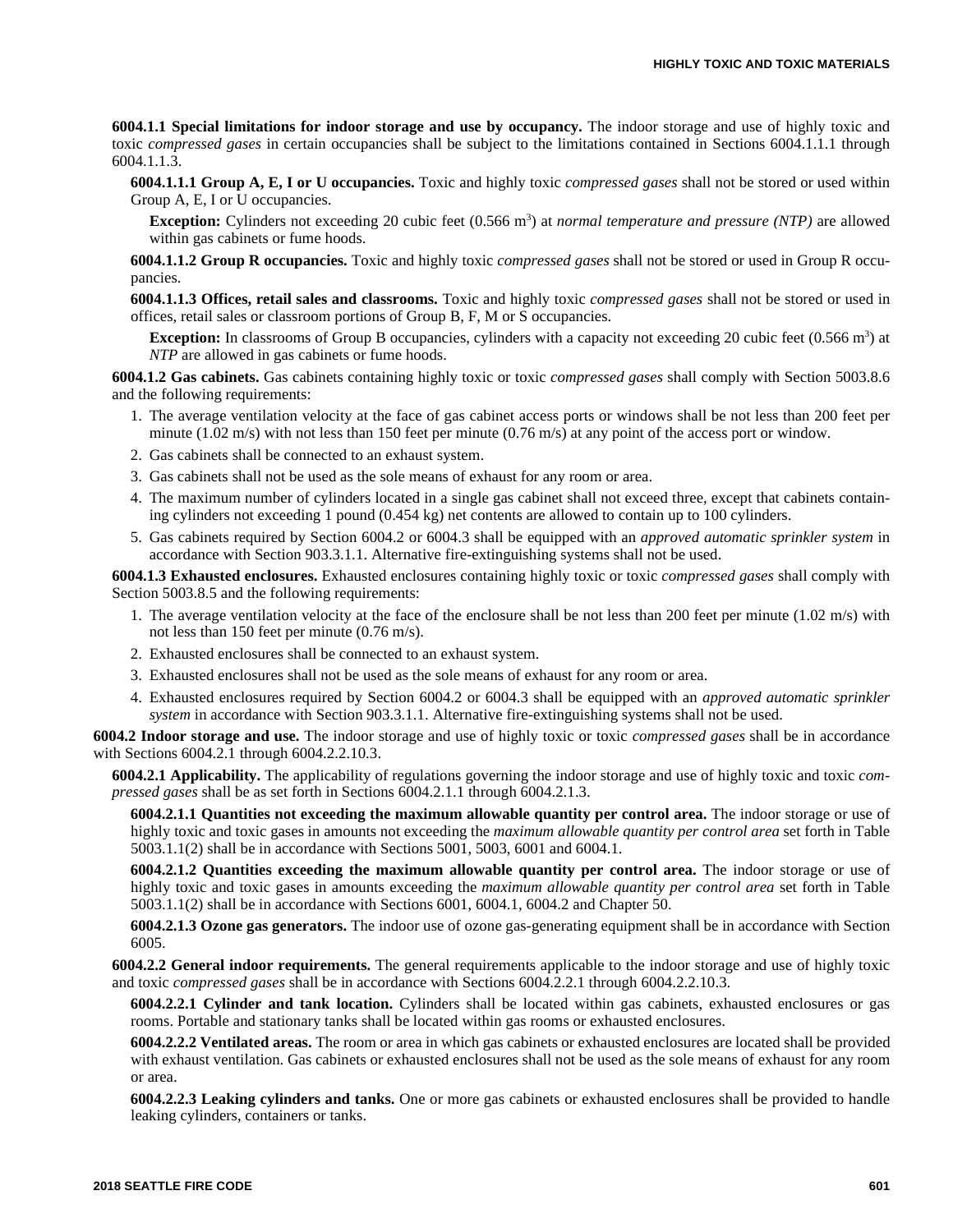## **Exceptions:**

- 1. Where cylinders, containers or tanks are located within gas cabinets or exhausted enclosures.
- 2. Where *approved* containment vessels or containment systems are provided in accordance with all of the following:
	- 2.1. Containment vessels or containment systems shall be capable of fully containing or terminating a release.
	- 2.2. Trained personnel shall be available at an *approved* location.
	- 2.3. Containment vessels or containment systems shall be capable of being transported to the leaking cylinder, container or tank.

**6004.2.2.3.1 Location.** Gas cabinets and exhausted enclosures shall be located in gas rooms and connected to an exhaust system.

**6004.2.2.4 Local exhaust for portable tanks.** A means of local exhaust shall be provided to capture leaks from portable tanks. The local exhaust shall consist of portable ducts or collection systems designed to be applied to the site of a leak in a valve or fitting on the tank. The local exhaust system shall be located in a gas room. Exhaust shall be directed to a treatment system in accordance with Section 6004.2.2.7.

**6004.2.2.5 Piping and controls—stationary tanks.** In addition to the requirements of Section 5003.2.2, piping and controls on stationary tanks shall comply with the following requirements:

1. Pressure relief devices shall be vented to a treatment system designed in accordance with Section 6004.2.2.7.

**Exception:** Pressure relief devices on outdoor tanks provided exclusively for relieving pressure due to fire exposure are not required to be vented to a treatment system provided that:

- 1. The material in the tank is not flammable.
- 2. The tank is not located in a diked area with other tanks containing combustible materials.
- 3. The tank is located not less than 30 feet (9144 mm) from combustible materials or structures or is shielded by a *fire barrier* complying with Section 6004.3.2.1.1.
- 2. Filling or dispensing connections shall be provided with a means of local exhaust. Such exhaust shall be designed to capture fumes and vapors. The exhaust shall be directed to a treatment system in accordance with Section 6004.2.2.7.
- 3. Stationary tanks shall be provided with a means of excess flow control on all tank inlet or outlet connections.

### **Exceptions:**

- 1. Inlet connections designed to prevent backflow.
- 2. Pressure relief devices.

**6004.2.2.6 Gas rooms.** Gas rooms shall comply with Section 5003.8.4 and both of the following requirements:

- 1. The exhaust ventilation from gas rooms shall be directed to an exhaust system.
- 2. Gas rooms shall be equipped with an *approved automatic sprinkler system*. Alternative fire-extinguishing systems shall not be used.

**6004.2.2.7 Treatment systems.** The exhaust ventilation from gas cabinets, exhausted enclosures and gas rooms, and local exhaust systems required in Sections 6004.2.2.4 and 6004.2.2.5 shall be directed to a treatment system. The treatment system shall be utilized to handle the accidental release of gas and to process exhaust ventilation. The treatment system shall be designed in accordance with Sections 6004.2.2.7.1 through 6004.2.2.7.5 and Section 510 of the *International Mechanical Code*.

## **Exceptions:**

- 1. Highly toxic and toxic gases—storage. A treatment system is not required for cylinders, containers and tanks in storage where all of the following controls are provided:
	- 1.1. Valve outlets are equipped with gas-tight outlet plugs or caps.
	- 1.2. Handwheel-operated valves have handles secured to prevent movement.
	- 1.3. *Approved* containment vessels or containment systems are provided in accordance with Section 6004.2.2.3.
- 2. Toxic gases—use. Treatment systems are not required for toxic gases supplied by cylinders or portable tanks not exceeding 1,700 pounds (772 kg) water capacity where a gas detection system complying with Section 6004.2.2.10 and *listed* or *approved* automatic-closing fail-safe valves are provided. The gas detection system shall have a sensing interval not exceeding 5 minutes. Automatic-closing fail-safe valves shall be located immediately adjacent to cylinder valves and shall close when gas is detected at the permissible exposure limit (PEL) by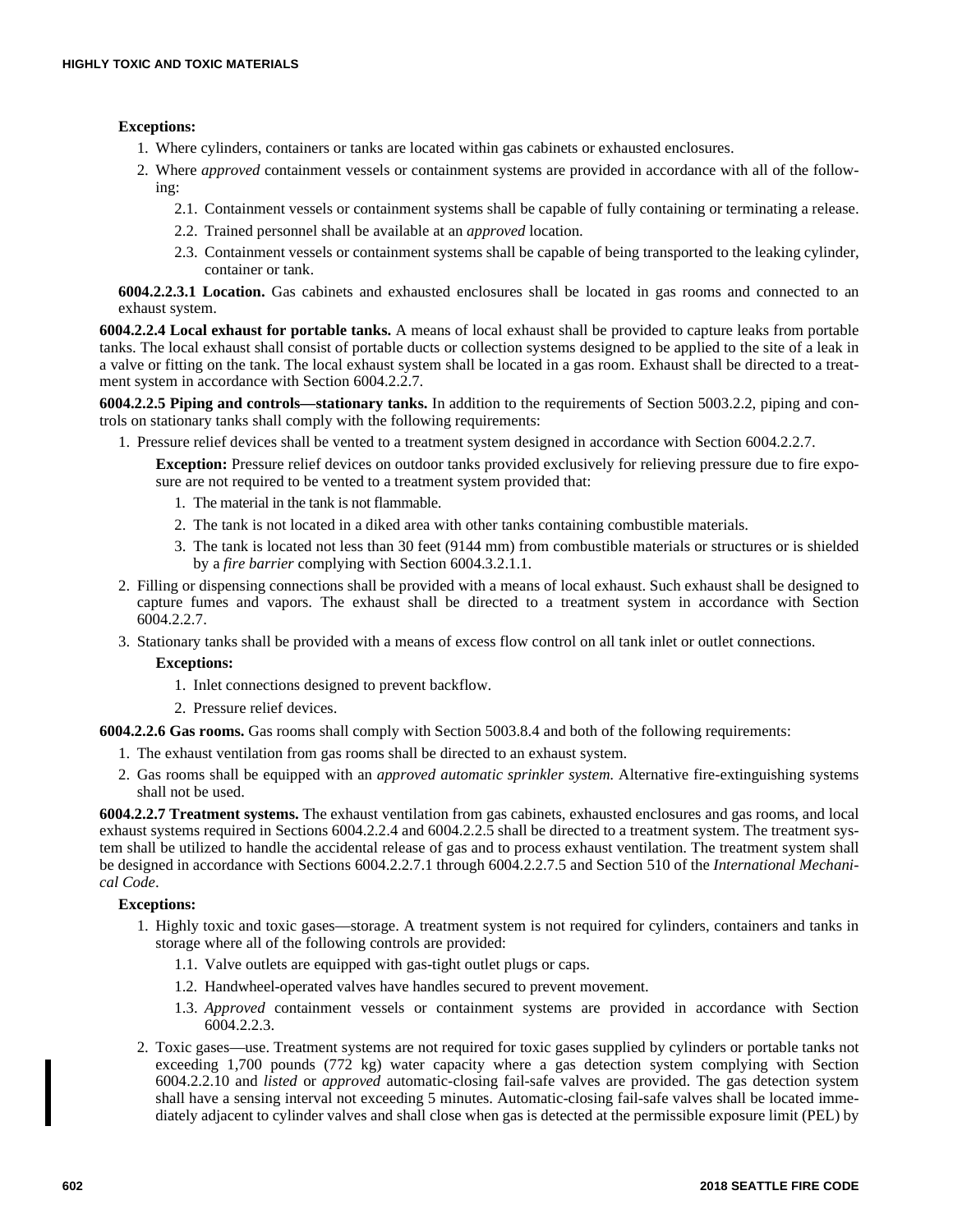a gas sensor monitoring the exhaust system at the point of discharge from the gas cabinet, exhausted enclosure, ventilated enclosure or gas room.

**6004.2.2.7.1 Design.** Treatment systems shall be capable of diluting, adsorbing, absorbing, containing, neutralizing, burning or otherwise processing the contents of the largest single vessel of compressed gas. Where a total containment system is used, the system shall be designed to handle the maximum anticipated pressure of release to the system when it reaches equilibrium.

**6004.2.2.7.2 Performance.** Treatment systems shall be designed to reduce the maximum allowable discharge concentrations of the gas to one-half immediate by dangerous to life and health (IDLH) at the point of discharge to the atmosphere. Where more than one gas is emitted to the treatment system, the treatment system shall be designed to handle the worst-case release based on the release rate, the quantity and the IDLH for all *compressed gases* stored or used.

**6004.2.2.7.3 Sizing.** Treatment systems shall be sized to process the maximum worst-case release of gas based on the maximum flow rate of release from the largest vessel utilized. The entire contents of the largest *compressed gas* vessel shall be considered.

**6004.2.2.7.4 Stationary tanks.** Stationary tanks shall be labeled with the maximum rate of release for the *compressed gas* contained based on valves or fittings that are inserted directly into the tank. Where multiple valves or fittings are provided, the maximum flow rate of release for valves or fittings with the highest flow rate shall be indicated. Where liquefied *compressed gases* are in contact with valves or fittings, the liquid flow rate shall be utilized for computation purposes. Flow rates indicated on the label shall be converted to cubic feet per minute (cfm/min) (m<sup>3</sup>/s) of gas at *normal temperature and pressure (NTP).*

**6004.2.2.7.5 Portable tanks and cylinders.** The maximum flow rate of release for portable tanks and cylinders shall be calculated based on the total release from the cylinder or tank within the time specified in Table 6004.2.2.7.5. Where portable tanks or cylinders are equipped with *approved* excess flow or reduced flow valves, the worst-case release shall be determined by the maximum achievable flow from the valve as determined by the valve manufacturer or *compressed gas* supplier. Reduced flow and excess flow valves shall be permanently marked by the valve manufacturer to indicate the maximum design flow rate. Such markings shall indicate the flow rate for air under *normal temperature and pressure.*

**TABLE 6004.2.2.7.5 RATE OF RELEASE FOR CYLINDERS AND PORTABLE TANKS**

| <b>VESSEL TYPE</b> | <b>NONLIQUEFIED (minutes)</b> | LIQUEFIED (minutes) |
|--------------------|-------------------------------|---------------------|
| Containers         |                               | 30                  |
| Portable tanks     | -46                           | 240                 |

**6004.2.2.8 Emergency power.** Emergency power shall be provided for the following systems in accordance with Section 604:

- 1. Exhaust ventilation system.
- 2. Treatment system.
- 3. Gas detection system.
- 4. Smoke detection system.
- 5. Temperature control system.
- 6. Fire alarm system.
- 7. Emergency alarm system.

**6004.2.2.8.1 Fail-safe engineered systems.** Emergency power shall not be required for mechanical exhaust ventilation, treatment systems and temperature control systems where *approved* fail-safe engineered systems are installed.

**6004.2.2.9 Automatic fire detection system—highly toxic compressed gases.** An *approved* automatic fire detection system shall be installed in rooms or areas where highly toxic *compressed gases* are stored or used. Activation of the detection system shall sound a local alarm. The fire detection system shall comply with Section 907.

**6004.2.2.10 Gas detection system.** A gas detection system complying with Section 916 shall be provided to detect the presence of gas at or below the PEL or ceiling limit of the gas for which detection is provided. The system shall be capable of monitoring the discharge from the treatment system at or below one-half the IDLH limit and shall initiate a response in accordance with Sections 6004.2.2.10.1 through 6004.2.2.10.3 if the gas detection alarm is activated.

**Exception:** A gas detection system is not required for toxic gases when the physiological warning threshold level for the gas is at a level below the accepted PEL for the gas.

**6004.2.2.10.1 Alarms.** The gas detection system shall initiate a local alarm and transmit a signal to a constantly attended control station when a short-term hazard condition is detected. The alarm shall be both audible and visible and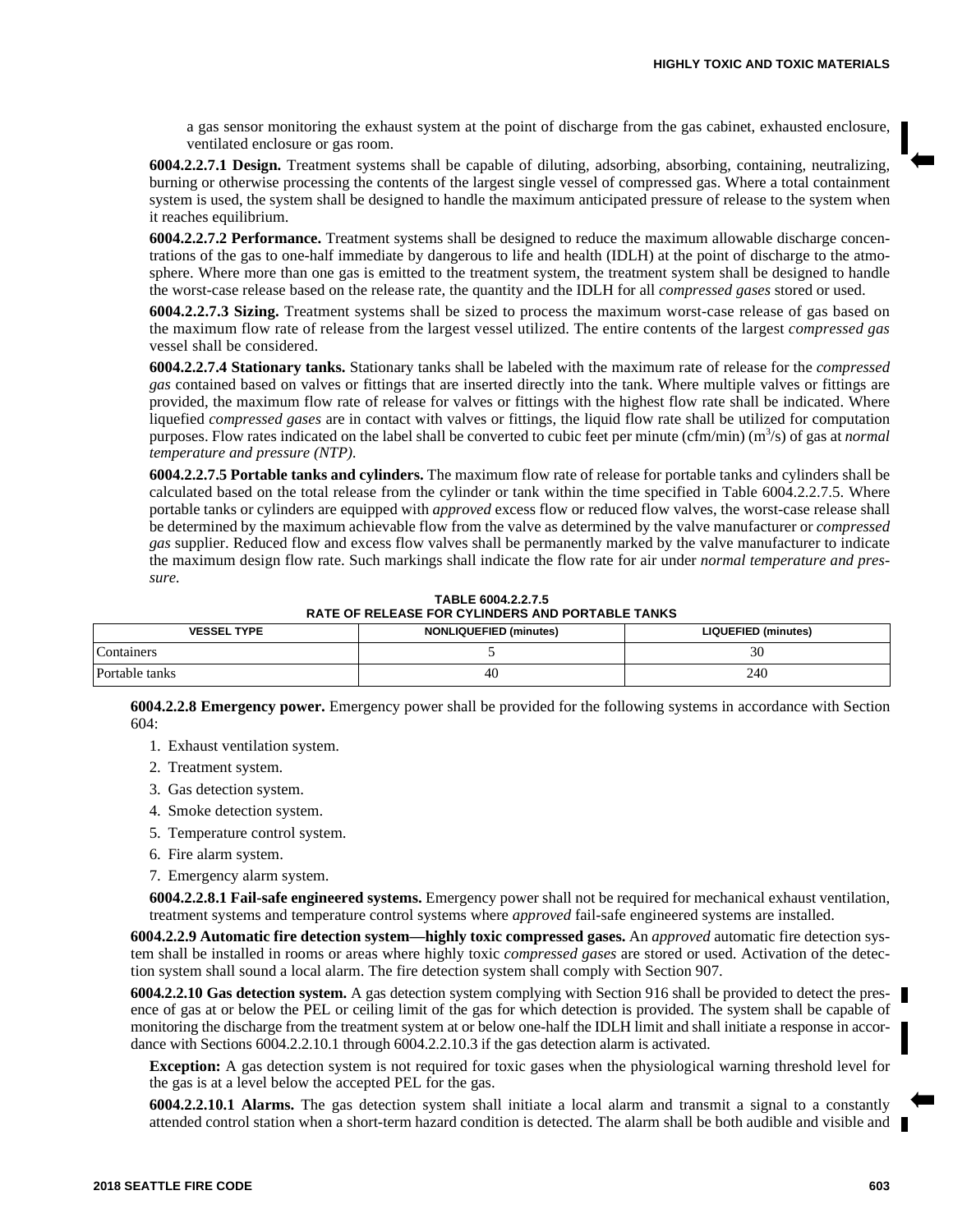и

shall provide warning both inside and outside the area where gas is detected. The audible alarm shall be distinct from all other alarms.

**Exception:** Signal transmission to a constantly attended control station is not required where not more than one cylinder of highly toxic or toxic gas is stored.

**6004.2.2.10.2 Shut off of gas supply.** The gas-detection system shall automatically close the shutoff valve at the source on gas supply piping and tubing related to the system being monitored for whichever gas is detected.

**Exception:** Automatic shutdown is not required for reactors utilized for the production of highly toxic or toxic *compressed gases* where such reactors are:

- 1. Operated at pressures less than 15 pounds per square inch gauge (psig) (103.4 kPa).
- 2. Constantly attended.
- 3. Provided with emergency shutoff valves that have *ready access*.

**6004.2.2.10.3 Valve closure.** Automatic closure of shutoff valves shall be in accordance with the following:

- 1. Where the gas-detection sampling point initiating the gas detection system alarm is within a gas cabinet or exhausted enclosure, the shutoff valve in the gas cabinet or exhausted enclosure for the specific gas detected shall automatically close.
- 2. Where the gas-detection sampling point initiating the gas detection system alarm is within a gas room and *compressed gas* containers are not in gas cabinets or exhausted enclosures, the shutoff valves on all gas lines for the specific gas detected shall automatically close.
- 3. Where the gas-detection sampling point initiating the gas detection system alarm is within a piping distribution manifold enclosure, the shutoff valve for the compressed container of specific gas detected supplying the manifold shall automatically close.

**Exception:** Where the gas-detection sampling point initiating the gas-detection system alarm is at a use location or within a gas valve enclosure of a branch line downstream of a piping distribution manifold, the shutoff valve in the gas valve enclosure for the branch line located in the piping distribution manifold enclosure shall automatically close.

**6004.3 Outdoor storage and use.** The outdoor storage and use of highly toxic and toxic *compressed gases* shall be in accordance with Sections 6004.3.1 through 6004.3.4.

**6004.3.1 Applicability.** The applicability of regulations governing the outdoor storage and use of highly toxic and toxic *compressed gases* shall be as set forth in Sections 6004.3.1.1 through 6004.3.1.3.

**6004.3.1.1 Quantities not exceeding the maximum allowable quantity per control area.** The outdoor storage or use of highly toxic and toxic gases in amounts not exceeding the *maximum allowable quantity per control area* set forth in Table 5003.1.1(4) shall be in accordance with Sections 5001, 5003 and 6001.

**6004.3.1.2 Quantities exceeding the maximum allowable quantity per control area.** The outdoor storage or use of highly toxic and toxic gases in amounts exceeding the *maximum allowable quantity per control area* set forth in Table 5003.1.1(4) shall be in accordance with Sections 6001 and 6004.3 and Chapter 50.

**6004.3.1.3 Ozone gas generators.** The outdoor use of ozone gas-generating equipment shall be in accordance with Section 6005.

**6004.3.2 General outdoor requirements.** The general requirements applicable to the outdoor storage and use of highly toxic and toxic *compressed gases* shall be in accordance with Sections 6004.3.2.1 through 6004.3.2.4.

**6004.3.2.1 Location.** Outdoor storage or use of highly toxic or toxic *compressed gases* shall be located in accordance with Sections 6004.3.2.1.1 through 6004.3.2.1.3.

**Exception:** *Compressed gases* located in gas cabinets complying with Sections 5003.8.6 and 6004.1.2 and located 5 feet (1524 mm) or more from buildings and 25 feet (7620 mm) or more from an *exit discharge*.

**6004.3.2.1.1 Distance limitation to exposures.** Outdoor storage or use of highly toxic or toxic *compressed gases* shall not be located within 75 feet (22 860 mm) of a *lot line*, public street, public alley, *public way*, *exit discharge* or building not associated with the manufacture or distribution of such gases, unless all of the following conditions are met:

- 1. Storage is shielded by a 2-hour *fire barrier* that interrupts the line of sight between the storage and the exposure.
- 2. The 2-hour *fire barrier* shall be located not less than 5 feet (1524 mm) from any exposure.
- 3. The 2-hour *fire barrier* shall not have more than two sides at approximately 90-degree (1.57 rad) directions, or three sides with connecting angles of approximately 135 degrees (2.36 rad).

**6004.3.2.1.2 Openings in exposed buildings.** Where the storage or use area is located closer than 75 feet (22 860 mm) to a building not associated with the manufacture or distribution of highly toxic or toxic *compressed gases*, openings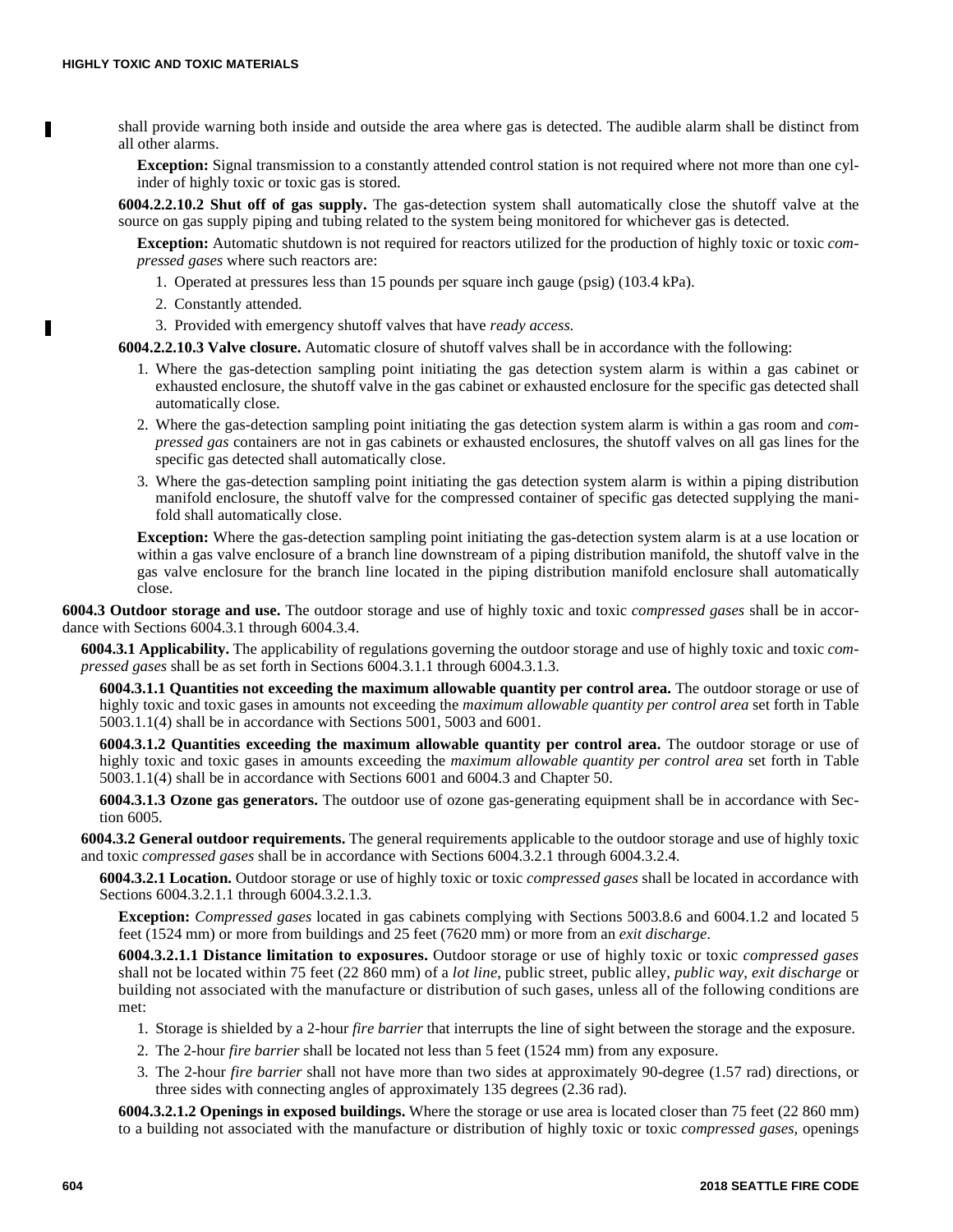into a building other than for piping are not allowed above the height of the top of the 2-hour *fire barrier* or within 50 feet (15 240 mm) horizontally from the storage area whether or not shielded by a *fire barrier*.

**6004.3.2.1.3 Air intakes.** The storage or use area shall not be located within 75 feet (22 860 mm) of air intakes.

**6004.3.2.2 Leaking cylinders and tanks.** The requirements of Section 6004.2.2.3 shall apply to outdoor cylinders and tanks. Gas cabinets and exhausted enclosures shall be located within or immediately adjacent to outdoor storage or use areas.

**6004.3.2.3 Local exhaust for portable tanks.** Local exhaust for outdoor portable tanks shall be provided in accordance with the requirements set forth in Section 6004.2.2.4.

**6004.3.2.4 Piping and controls—stationary tanks.** Piping and controls for outdoor stationary tanks shall be in accordance with the requirements set forth in Section 6004.2.2.5.

**6004.3.3 Outdoor storage weather protection for portable tanks and cylinders.** Weather protection in accordance with Section 5004.13 shall be provided for portable tanks and cylinders located outdoors and not within gas cabinets or exhausted enclosures. The storage area shall be equipped with an *approved automatic sprinkler system* in accordance with Section 903.3.1.1.

**Exception:** An *automatic sprinkler system* is not required where:

- 1. All materials under the weather protection structure, including hazardous materials and the containers in which they are stored, are non-combustible.
- 2. The weather protection structure is located not less than 30 feet (9144 mm) from combustible materials or structures or is separated from such materials or structures using a *fire barrier* complying with Section 6004.3.2.1.1.

**6004.3.4 Outdoor use of cylinders, containers and portable tanks.** Cylinders, containers and portable tanks in outdoor use shall be located in gas cabinets or exhausted enclosures and shall comply with Sections 6004.3.4.1 through 6004.3.4.3.

**6004.3.4.1 Treatment systems.** The treatment system requirements set forth in Section 6004.2.2.7 shall apply to highly toxic or toxic gases located outdoors.

**6004.3.4.2 Emergency power.** The requirements for emergency power set forth in Section 6004.2.2.8 shall apply to highly toxic or toxic gases located outdoors.

**6004.3.4.3 Gas detection system.** The gas detection system requirements set forth in Section 6004.2.2.10 shall apply to highly toxic or toxic gases located outdoors.

## **SECTION 6005 OZONE GAS GENERATORS**

**6005.1 Scope.** Ozone gas generators having a maximum ozone-generating capacity of 0.5 pound (0.23 kg) or more over a 24 hour period shall be in accordance with Sections 6005.2 through 6005.6.

#### **Exceptions:**

- 1. Ozone-generating equipment used in Group R-3 occupancies.
- 2. Ozone-generating equipment where used in Group H-5 occupancies where in compliance with Chapters 27 and 50 and the other provisions in this chapter for highly toxic gases.

**6005.2 Design.** Ozone gas generators shall be designed, fabricated and tested in accordance with NEMA 250.

**6005.3 Location.** Ozone generators shall be located in *approved* cabinets or ozone generator rooms in accordance with Section 6005.3.1 or 6005.3.2.

**Exception:** An ozone gas generator within an *approved* pressure vessel where located outside of buildings.

**6005.3.1 Cabinets.** Ozone cabinets shall be constructed of *approved* materials and compatible with ozone. Cabinets shall display an *approved* sign stating: OZONE GAS GENERATOR—HIGHLY TOXIC—OXIDIZER.

Cabinets shall be braced for seismic activity in accordance with the *International Building Code*.

Cabinets shall be mechanically ventilated in accordance with the *International Mechanical Code* with not less than six air changes per hour.

The average velocity of ventilation at makeup air openings with cabinet doors closed shall be not less than 200 feet per minute (1.02 m/s).

**6005.3.2 Ozone gas generator rooms.** Ozone gas generator rooms shall be mechanically ventilated in accordance with the *International Mechanical Code* with not less than six air changes per hour. Ozone gas generator rooms shall be equipped with a gas detection system complying with Section 916 that will shut off the generator and sound a local alarm when concentrations above the permissible exposure limit (PEL) occur.